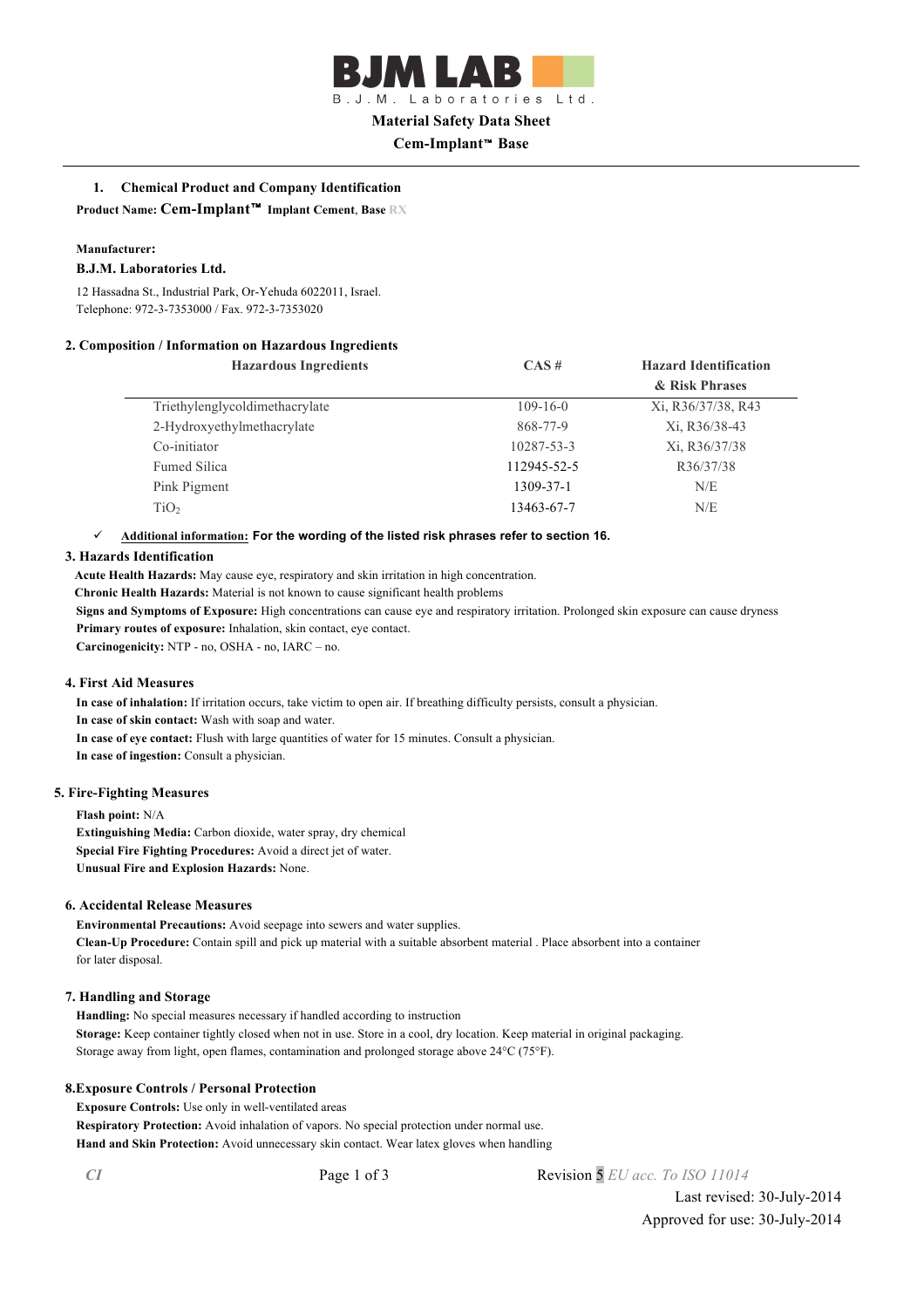

B.J.M. Laboratories Ltd.

**Eye Protection:** Wear safety goggles or safety glasses with side shields when handling, **Hygiene Measures:** Remove spilled material from skin and clothing. Do not eat or drink when handling this material

# **9. Physical and Chemical Properties**

**Appearance:** White paste **Odor:** Specific odor **Boiling Point:** N/A **Evaporation Rate (Water = 1): N/A Vapor Density** (Air = 1): N/A **Solubility in Water:** Insoluble

## **10. Stability and Reactivity**

**Stability:** This material is stable. **Hazardous Reactions:** None if handled according to directions **Hazardous Polymerization:** May occur. **Conditions to Avoid:** Heat, UV light **Incompatibility:** Free radicals, reducing agents, heavy metal ions **Hazardous Decomposition Products:** Carbon dioxide, water, carbon monoxide, acrylic decomposition products, depending on conditions of heating and burning.

## **11. Toxicological Information**

**Acute oral toxicity:** LD50 (rat) > 5000mg/KG **Irritation of Skin:** Dryness and irritation possible upon prolonged exposure **Allergic Effects:** Methacrylate sensitive individuals may exhibit an allergic reaction.

## **12. Ecological Information**

Do not discharge into sewers or water supplies **Environmental persistence and degradability:** no data available **Ecotoxicity:** no data available

## **13. Disposal Considerations**

May be disposed of in landfill or Incinerator In accordance with local, state and federal regulations

## **14. Transport Information**

| 14.1 Transport at land                | <b>ADR</b>             | <b>RID</b>    |
|---------------------------------------|------------------------|---------------|
|                                       | <b>UN Number</b>       | <b>Kemler</b> |
|                                       |                        | <b>Number</b> |
|                                       | <b>Packing Group</b>   |               |
|                                       | Proper shipping name   |               |
| 14.2 Transport at sea                 | <b>ADNR</b>            | <b>IMDG</b>   |
|                                       | <b>UN Number</b>       |               |
|                                       | <b>EMS</b>             | <b>MFAG</b>   |
|                                       | <b>Packing Group</b>   |               |
|                                       | Proper shipping name   |               |
| 14.3 Air transport                    | <b>ICAO/IATA-DGR</b>   |               |
|                                       | <b>UN Number</b>       |               |
|                                       | Proper shipping name   |               |
|                                       | <b>Subsidiary Risk</b> |               |
|                                       | Labels                 |               |
|                                       | <b>Packing Group</b>   |               |
| U.S. DOT Shipping Name: Not Regulated |                        |               |
| <b>U.S. DOT Hazard Class: None</b>    |                        |               |
| U.N./N.A. Number None                 |                        |               |
| <b>U.S. DOT Packing Group: None</b>   |                        |               |

**Other:** Not considered hazardous cargo

*CI* Page 2 of 3 Revision 5 *EU acc. To ISO 11014*

Last revised: 30-July-2014 Approved for use: 30-July-2014